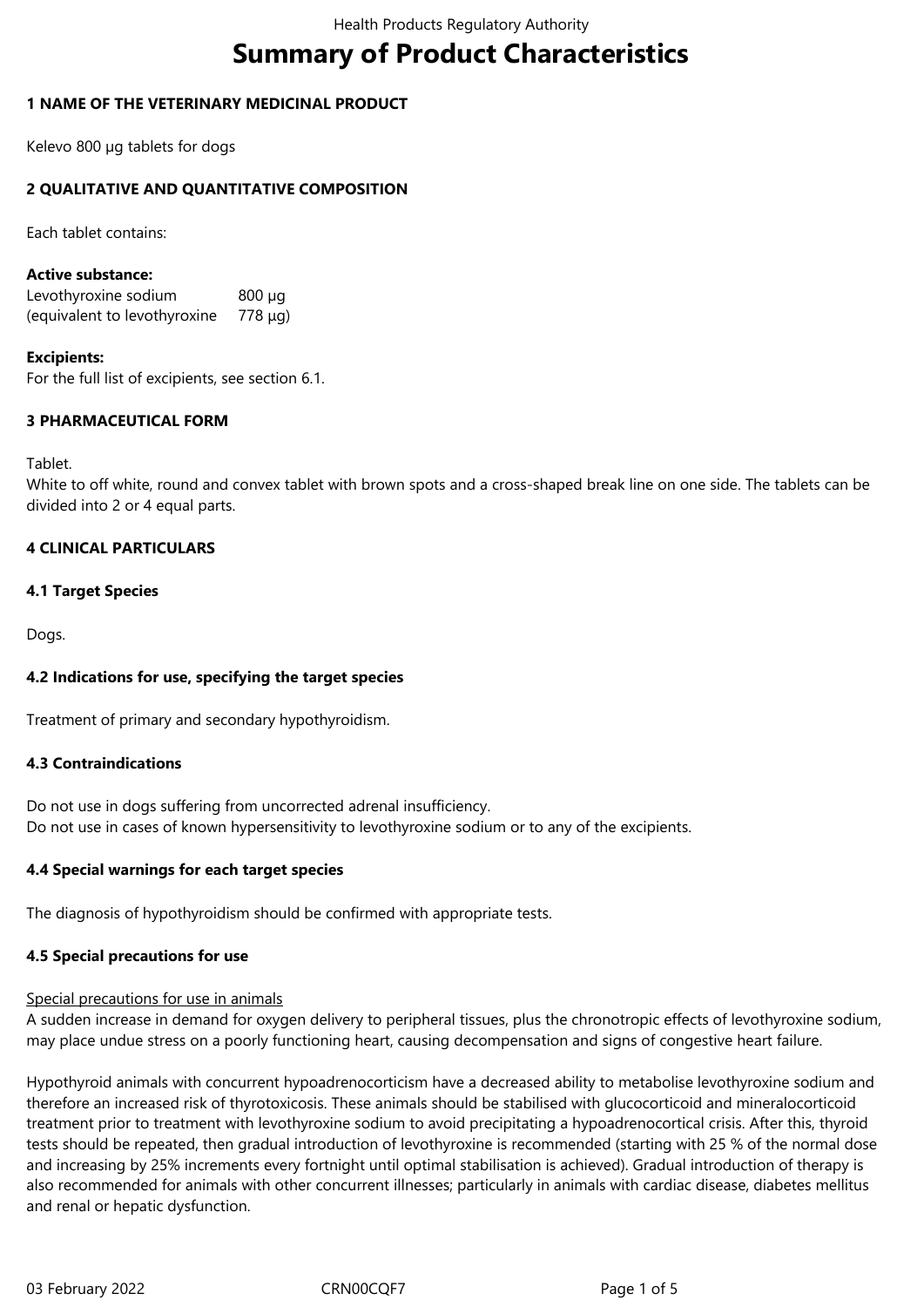Special precautions to be taken by the person administering the veterinary medicinal product to animals This product contains a high concentration of levothyroxine sodium and may be harmful when ingested, particularly for children. Pregnant women should handle this veterinary medicinal product with caution. Any unused tablet portion(s) should be returned to the open blister, inserted back into the outer packaging and stored out of the sight and reach of children and always be used at the next administration.

In the case of accidental ingestion, seek medical advice immediately and show the package leaflet or the label to the physician. Wash hands after handling the tablets.

## **4.6 Adverse reactions (frequency and seriousness)**

Initially an exacerbation of skin symptoms can occur with increased pruritus by shedding of the old epithelial cells.

## **4.7 Use during pregnancy, lactation or lay**

The safety of the veterinary medicinal product has not been established in pregnant or lactating bitches and therefore use of the product in these animals should be based on a benefit-risk assessment by the responsible veterinarian. However, levothyroxine is an endogenous substance and thyroid hormones are essential for the developing foetus, especially during the first period of gestation. Hypothyroidism during pregnancy may result in major complications such as foetal death and a poor perinatal outcome. Maintenance dose of levothyroxine sodium may need adjustment during pregnancy. Pregnant bitches should therefore be monitored on a regular basis from conception until several weeks after delivery.

## **4.8 Interaction with other medicinal products and other forms of interactions**

A variety of drugs may impair plasma or tissue binding of the thyroid hormones or alter thyroid hormone metabolism (eg. barbiturates, antacids, anabolic steroids, diazepam, furosemide, mitotane, phenylbutazone, phenytoin, propranolol, large doses of salicylates and sulphonamides). When treating animals that are receiving concurrent medication the properties of these drugs should be taken into consideration.

Oestrogens may increase thyroid requirements.

Ketamine may cause tachycardia and hypertension when used in patients receiving thyroid hormones.

The effect of catecholamines and sympathomimetics is increased by levothyroxine.

An increase in the dosage of digitalis may be necessary in a patient that had previously compensated congestive heart failure and that is placed on thyroid hormone supplementation. Following treatment of hypothyroidism in patients with concurrent diabetes, careful monitoring of diabetic control is recommended.

Most patients on chronic high-dose, daily glucocorticoid therapy will have very low or undetectable serum T4 concentrations, as well as subnormal T3 values.

## **4.9 Amounts to be administered and administration route**

Oral use.

The recommended starting dose for dogs is 20 µg levothyroxine sodium per kg body weight per day given as a single daily dose or in two equally divided doses.

Because of variability in absorption and metabolism, the dosage may require alterations before a complete clinical response is observed. The initial dosage and frequency of administration are merely a starting point. Therapy has to be highly individualised and tailored to the requirements of the individual animal especially for small dogs, in accordance with monitoring by the veterinarian.

In the dog, absorption of levothyroxine sodium may be affected by the presence of food. The timing of treatment and its relation to feeding should therefore be kept consistent from day to day.

## *Information for the treating veterinarian*

For small dogs, it is recommended to use the lower strength 200 μg tablet when commencing therapy and for subsequent dose adjustments given that more accurate dosing and dose titration is possible.

## *Therapeutic monitoring*

The dose should be adjusted based on clinical response and plasma thyroxine levels.

To adequately monitor therapy, trough values (just prior to treatment) and peak values (about four hours after dosing) of plasma T4 can be measured. In adequately dosed animals peak plasma concentration of T4 should be in the high-normal range (approximately 30 to 47 nmol/l) and trough values should be above approximately 19 nmol/l. If T4 levels are outside this range the levothyroxine sodium dose can be adjusted in 50 to 200 μg increments until the patient is clinically euthyroid and serum T4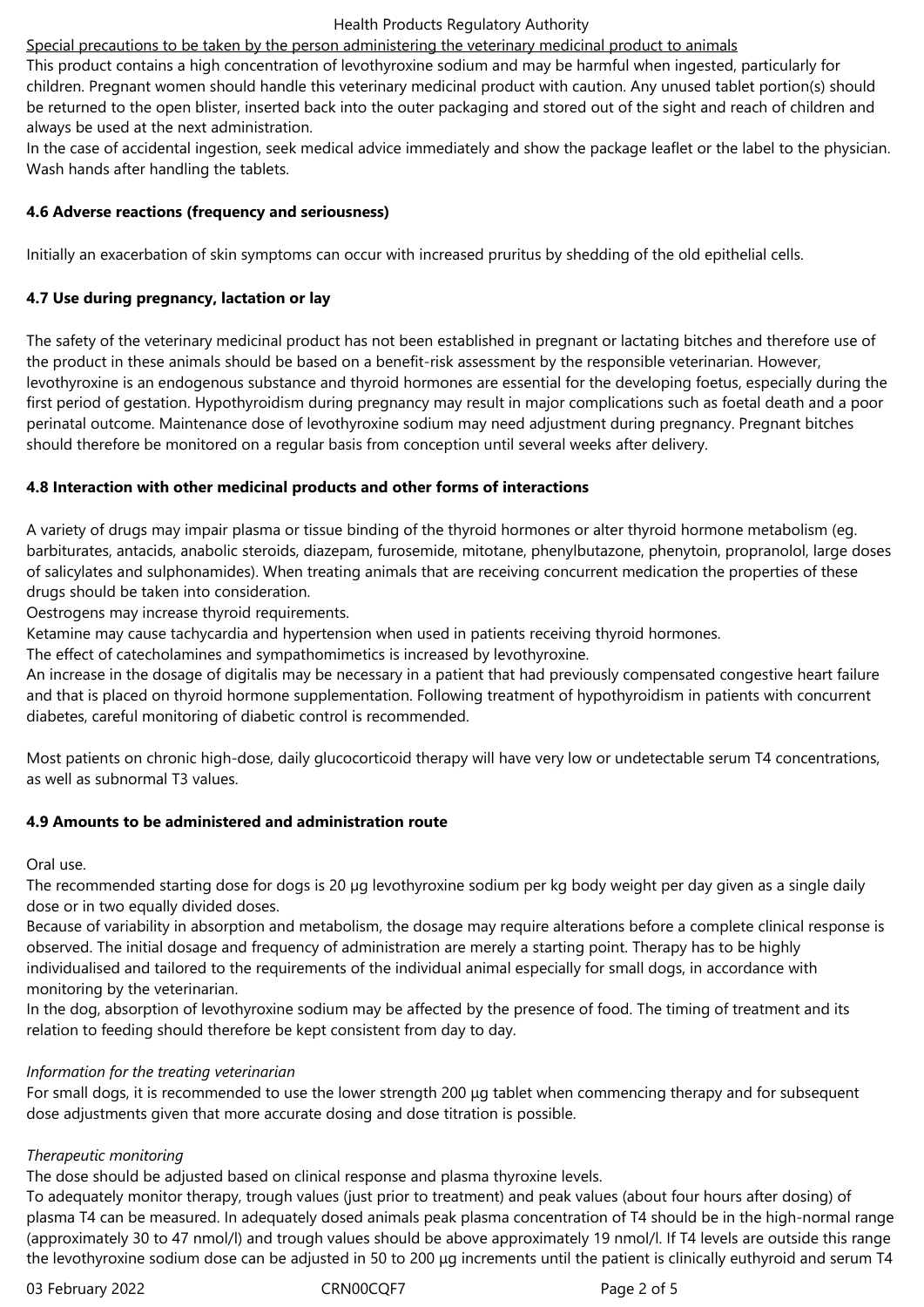#### Health Products Regulatory Authority

is within the reference range. Plasma T4 levels can be retested two weeks after change of dosage, but clinical improvement is an equally important factor in determining individual dosage and this will take four to eight weeks. When the optimum replacement dose has been attained, clinical and biochemical monitoring may be performed every 6 – 12 months.

Tablets can be divided into 2 or 4 equal parts to ensure accurate dosing. Place the tablet on a flat surface, with its scored side facing up and the convex (rounded) side facing the surface.



Halves: press down with your thumbs on both sides of the tablet. Quarters: press down with your thumb in the middle of the tablet.

## **4.10 Overdose (symptoms, emergency procedures, antidotes), if necessary**

Following administration of overdoses thyrotoxicosis could occur. Thyrotoxicosis as a side effect of mild over-supplementation is uncommon in dogs, owing to the ability of this species to catabolise and excrete thyroid hormones. In case of accidental intake of large amounts of the veterinary medicinal product absorption can be decreased by induction of vomiting and oral administration of both activated charcoal and magnesium sulphate once.

In an acute overdose situation in dogs, the clinical signs are extensions of the hormone's physiological effects. Acute overdose of levothyroxine may produce vomiting, diarrhoea, hyperactivity, hypertension, lethargy, tachycardia, tachypnoea, dyspnoea, and abnormal pupillary light reflexes.

Following chronic over-supplementation in dogs, clinical signs of hyperthyroidism such as polydipsia, polyuria, panting, weight loss without anorexia, and either or both tachycardia and nervousness may theoretically occur. The presence of these signs should result in evaluation of T4 serum concentrations to confirm the diagnosis, and immediate discontinuance of the supplementation. Once the signs have abated (days to weeks), the thyroid dosage has been reviewed, and the animal has fully recovered, a lower dosage may be instituted, with the animal being monitored closely.

## **4.11 Withdrawal period(s)**

Not applicable

# **5 PHARMACOLOGICAL or IMMUNOLOGICAL PROPERTIES**

Pharmacotherapeutic group:Thyroid hormones ATCvet code:QH03AA01

## **5.1 Pharmacodynamic properties**

Levothyroxine is a synthetic homologue of the naturally occurring thyroid hormone, thyroxine (T4). It is converted to the more biologically active triiodothyronine (T3). T3 binds via specific receptors within the plasma membrane, mitochondria and chromatin resulting in changes in DNA transcription and protein synthesis. Onset of action is therefore slow. Levothyroxine sodium affects the metabolism of carbohydrates, proteins, fats, vitamins, nucleic acids and ions. Levothyroxine sodium stimulates the consumption of oxygen and causes an increased metabolic activity by increasing the number of mitochondria. Protein synthesis is stimulated, and the consumption of carbohydrates increases. The fat metabolism is stimulated.

03 February 2022 CRN00CQF7 CRNOCCOF7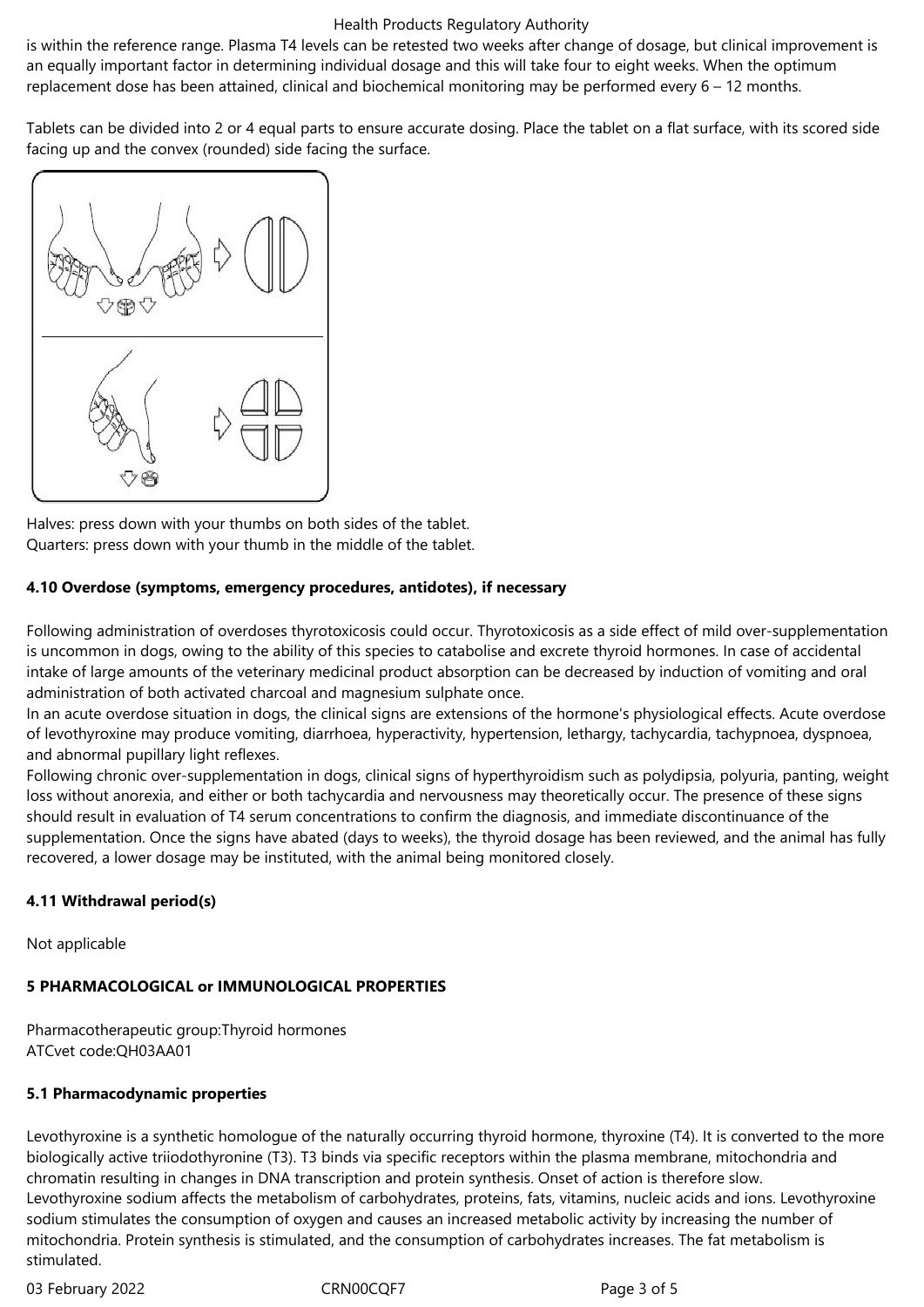## **5.2 Pharmacokinetic particulars**

After oral intake the gastrointestinal absorption is 10 to 50 % in dogs and  $C_{\text{max}}$  is reached in 4-12 hours after administration. After administration of 20 micrograms per kg of active ingredient to

57 hypothyroid dogs, the plasma thyroxine (T4) levels increased in the majority of cases to normal values (20-46 nmol). After absorption into the circulation T4 is deiodinated to T3 in the peripheral tissues. In the dog, over 50 % of the T4 produced each day are lost in the faeces. The serum half-life in normal dogs is 10 to 16 hours. In hypothyroid dogs this takes longer.

## **6 PHARMACEUTICAL PARTICULARS**

## **6.1 List of excipients**

Calcium hydrogen phosphate dihydrate Magnesium stearate Cellulose, microcrystalline Croscarmellose sodium Yeast flavour

## **6.2 Major incompatibilities**

Not applicable

## **6.3 Shelf-life**

Shelf life of the veterinary medicinal product as packaged for sale:2 years.

Shelf-life of the divided tablets: 4 days

## **6.4 Special precautions for storage**

Do not store above 30°C. Return unused tablet portion(s) to the open blister and always use at the next administration.

## **6.5 Nature and composition of immediate packaging**

PVC / PE / PVDC - Aluminium blister each with 10 or 25 tablets.

Package sizes: Cardboard box with 50 tablets. Cardboard box with 100 tablets. Cardboard box with 250 tablets.

Not all pack sizes may be marketed.

## **6.6 Special precautions for the disposal of unused veterinary medicinal products or waste materials derived from the use of such products**

Any unused veterinary medicinal product or waste materials derived from such veterinary medicinal product should be disposed of in accordance with local requirements.

## **7 MARKETING AUTHORISATION HOLDER**

LIVISTO Int'l, S.L. Av. Universitat Autònoma, 29 08290 Cerdanyola del Vallès Barcelona Spain